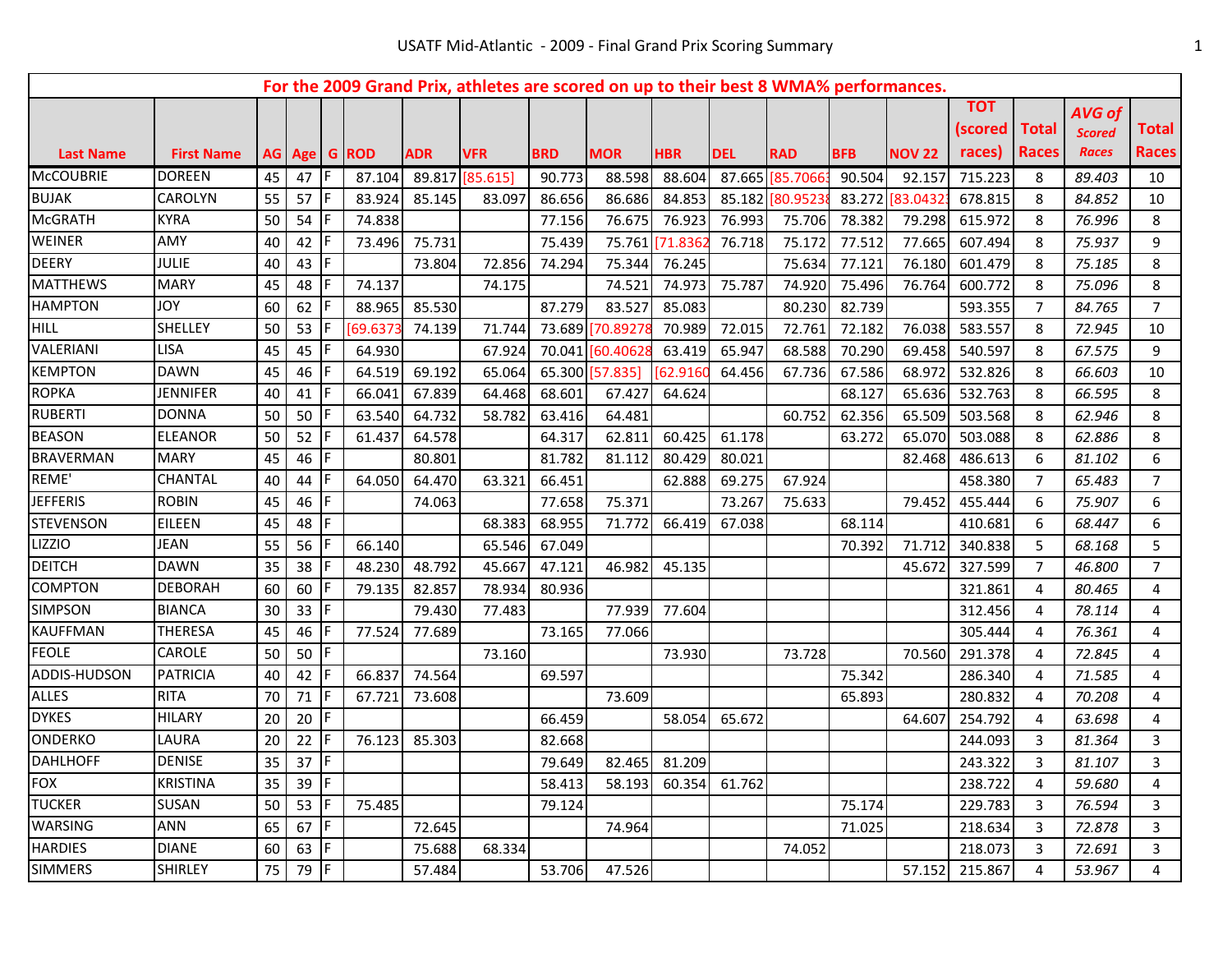## USATF Mid-Atlantic - 2009 - Final Grand Prix Scoring Summary 2

| <b>McWILLIAMS</b> | <b>TERRY</b>     | 40 | $42$ F  |     |        |        |        | 68.797 | 71.176 |        |        |        |        | 73.458 | 213.431 | 3              | 71.144 | $\overline{3}$ |
|-------------------|------------------|----|---------|-----|--------|--------|--------|--------|--------|--------|--------|--------|--------|--------|---------|----------------|--------|----------------|
| <b>SCHNEIDER</b>  | MOLLY            | 40 | $44$ F  |     |        | 68.669 | 62.455 |        |        | 64.022 |        |        |        |        | 195.146 | 3              | 65.049 | 3              |
| PRITZ             | <b>MOLLY</b>     | 20 | $21$  F |     |        |        |        | 90.470 |        |        | 89.275 |        |        |        | 179.746 | $\overline{2}$ | 89.873 | $\overline{2}$ |
| <b>HAMILTON</b>   | SUSAN            | 40 | 44      | l F |        |        |        | 55.775 |        | 53.229 |        |        |        | 54.770 | 163.774 | 3              | 54.591 | 3              |
| <b>HANKIN</b>     | <b>JULIE</b>     | 45 | $45$ F  |     |        |        |        |        |        |        | 81.415 | 79.584 |        |        | 160.999 | $\overline{2}$ | 80.499 | $\overline{2}$ |
| <b>JENKINS</b>    | <b>GLORIA</b>    | 70 | 71      | l F |        |        |        | 79.354 |        |        |        |        | 81.539 |        | 160.893 | 2              | 80.446 | $\overline{2}$ |
| GEERLING          | <b>SHIRLEY</b>   | 50 | 50      | IF. |        |        | 74.217 |        |        |        |        | 75.045 |        |        | 149.262 | $\overline{2}$ | 74.631 | $\overline{2}$ |
| <b>SKOLOZDRA</b>  | LAURA            | 40 | 42      | IF. | 76.937 |        |        | 71.075 |        |        |        |        |        |        | 148.013 | $\overline{2}$ | 74.006 | $\overline{2}$ |
| <b>KAMPF</b>      | EILEEN           | 45 | 49      | F   |        |        | 47.099 |        |        | 49.988 |        |        |        | 47.678 | 144.765 | 3              | 48.255 | 3              |
| <b>HOROWITZ</b>   | KELLY            | 30 | 34 F    |     | 70.902 |        |        |        |        |        | 73.765 |        |        |        | 144.667 | 2              | 72.334 | $\overline{2}$ |
| O'REGAN           | <b>KATHRYN</b>   | 20 | 24      | IF. |        |        |        | 72.162 |        |        |        |        |        | 72.358 | 144.519 | 2              | 72.260 | $\overline{2}$ |
| <b>HESSEL</b>     | ANNE             | 55 | $55$ F  |     | 71.578 |        | 71.805 |        |        |        |        |        |        |        | 143.383 | 2              | 71.692 | $\overline{2}$ |
| <b>JANSEN</b>     | <b>POLLY</b>     | 30 | 34      | IF  | 67.525 |        |        | 71.010 |        |        |        |        |        |        | 138.535 | 2              | 69.268 | $\overline{2}$ |
| FLYNN             | <b>JOANNE</b>    | 35 | 35      | F   |        |        |        | 67.853 |        |        | 69.781 |        |        |        | 137.634 | 2              | 68.817 | $\overline{2}$ |
| <b>GILL</b>       | ERIN             | 20 | 32      | IF. |        |        |        |        |        |        |        |        | 67.996 | 69.314 | 137.310 | $\overline{2}$ | 68.655 | $\overline{2}$ |
| <b>COONEY</b>     | <b>GRETCHEN</b>  | 45 | 48      | IF  | 69.897 |        |        | 67.349 |        |        |        |        |        |        | 137.246 | $\overline{2}$ | 68.623 | $\overline{2}$ |
| <b>MARTIN</b>     | PAULA            | 45 | 45      | IF  | 69.012 |        |        |        | 67.669 |        |        |        |        |        | 136.681 | 2              | 68.340 | $\overline{2}$ |
| <b>SCHNEIDER</b>  | KATIE            | 10 | 13      | IF. |        | 70.597 |        |        |        | 65.174 |        |        |        |        | 135.771 | $\overline{2}$ | 67.886 | $\overline{2}$ |
| POTTERFIELD       | JOAN             | 55 | $55$ F  |     | 70.968 |        |        |        |        |        | 64.598 |        |        |        | 135.566 | 2              | 67.783 | $\overline{2}$ |
| <b>FENCER</b>     | LORRI            | 45 | 48      | IF  | 66.935 |        |        |        |        |        |        |        | 67.938 |        | 134.874 | 2              | 67.437 | $\overline{2}$ |
| <b>SEYMOUR</b>    | KRISTY           | 25 | 29      | IF. |        |        |        | 63.929 | 64.222 |        |        |        |        |        | 128.151 | 2              | 64.076 | $\overline{2}$ |
| <b>FAWCETT</b>    | AMIRA            | 20 | 22      | l F |        |        |        |        |        |        | 64.600 |        |        | 57.437 | 122.037 | 2              | 61.019 | $\overline{2}$ |
| <b>NEILAN</b>     | CLAIRE           | 35 | 35      | IF  | 61.278 |        |        |        |        |        | 56.614 |        |        |        | 117.892 | 2              | 58.946 | $\overline{2}$ |
| SZYMANSKI         | TRICIA           | 45 | 45 F    |     | 55.089 |        |        | 60.007 |        |        |        |        |        |        | 115.096 | 2              | 57.548 | $\overline{2}$ |
| LEVY              | <b>RONNIE</b>    | 65 | 68      | F   |        | 55.162 |        |        |        |        |        |        |        | 54.240 | 109.402 | 2              | 54.701 | $\overline{2}$ |
| <b>WHITTAKER</b>  | SANDY            | 25 | 26      | IF  |        |        |        | 51.512 | 57.273 |        |        |        |        |        | 108.785 | 2              | 54.393 | $\overline{2}$ |
| MURAGE            | JANE             | 20 | $22$ F  |     |        |        |        | 92.837 |        |        |        |        |        |        | 92.837  | 1              | 92.837 | $\mathbf{1}$   |
| Koons             | Frances          | 20 | 23      | F   |        |        |        |        |        |        |        |        |        | 91.225 | 91.225  | 1              | 91.225 | $\mathbf{1}$   |
| <b>CRON</b>       | LISA             | 30 | 30      | IF. |        |        |        | 85.273 |        |        |        |        |        |        | 85.273  | 1              | 85.273 | $\mathbf{1}$   |
| <b>JASPER</b>     | LORRAINE         | 45 | 47      | F   |        |        |        | 85.196 |        |        |        |        |        |        | 85.196  | 1              | 85.196 | $\mathbf{1}$   |
| <b>FISHER</b>     | ERIN             | 20 | 23      | IF. |        |        |        |        |        |        |        |        | 81.323 |        | 81.323  | 1              | 81.323 | $\mathbf{1}$   |
| DEAN              | ABBY             | 35 | $37$ F  |     |        |        |        | 81.073 |        |        |        |        |        |        | 81.073  | 1              | 81.073 | $\mathbf{1}$   |
| <b>HOWARD</b>     | SAMANTHA         | 20 | 23      | IF. |        |        |        |        |        |        |        |        | 80.282 |        | 80.282  | 1              | 80.282 | $\mathbf{1}$   |
| <b>HAWKE</b>      | LINDA            | 40 | 41      | IF. |        |        |        | 77.377 |        |        |        |        |        |        | 77.377  | 1              | 77.377 | $\mathbf{1}$   |
| <b>LEIGHTON</b>   | <b>BARBARA</b>   | 60 | 64      | F   |        |        |        | 77.058 |        |        |        |        |        |        | 77.058  | 1              | 77.058 | $\mathbf{1}$   |
| LITTEN            | <b>ELIZABETH</b> | 40 | 44      | F   |        |        |        |        | 76.789 |        |        |        |        |        | 76.789  | 1              | 76.789 | $\mathbf{1}$   |
| KUSS              | <b>KRISTINE</b>  | 40 | $41$ F  |     | 75.684 |        |        |        |        |        |        |        |        |        | 75.684  | $\mathbf{1}$   | 75.684 | $\mathbf{1}$   |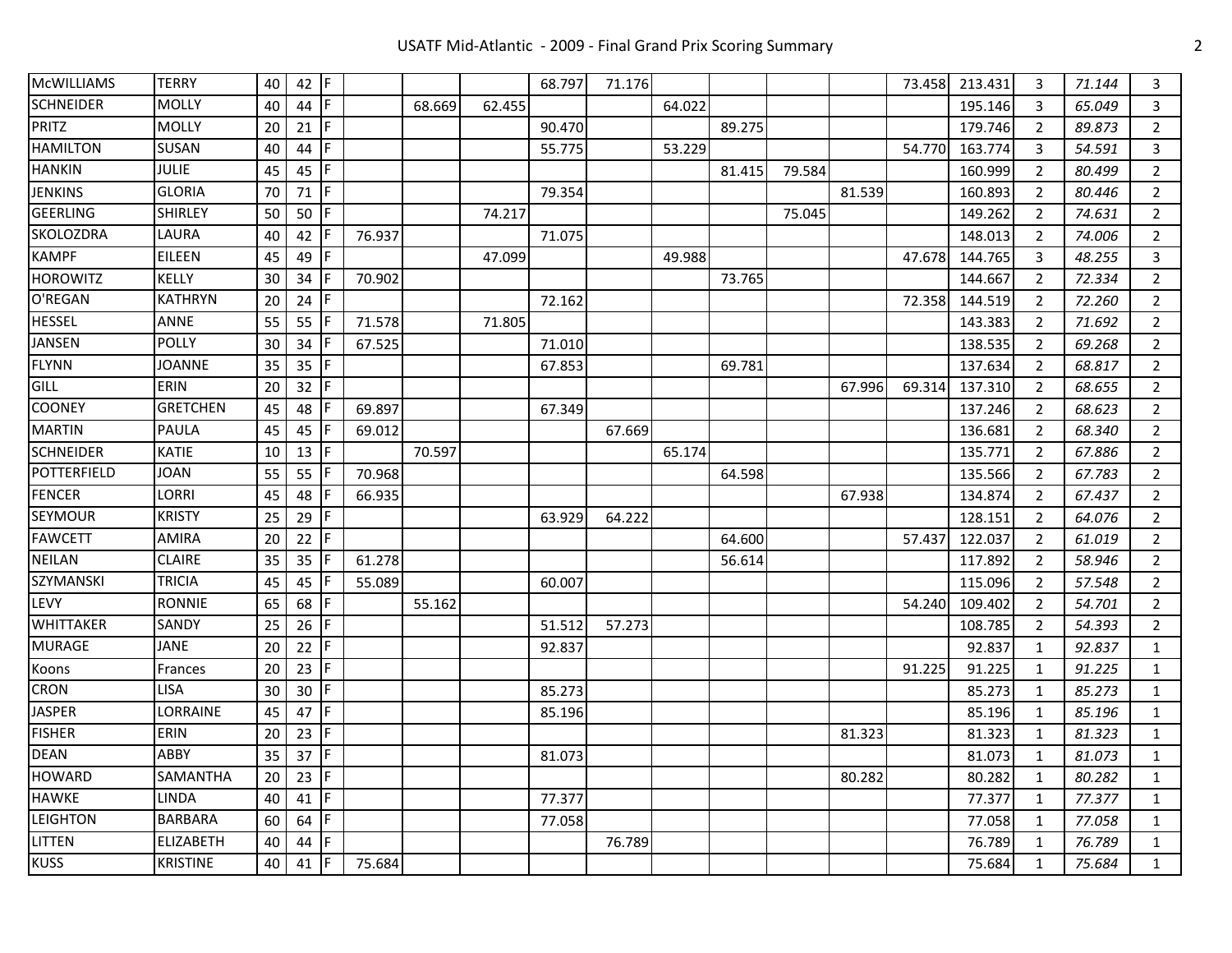## USATF Mid-Atlantic - 2009 - Final Grand Prix Scoring Summary 33

| <b>CHEUNG</b>        | <b>HELEN</b>     | 30   | 32 |        |        | 75.385 |        |  |        | 75.385 | 75.385 |  |
|----------------------|------------------|------|----|--------|--------|--------|--------|--|--------|--------|--------|--|
| KOTT                 | <b>AMY</b>       | 30   | 33 |        |        | 72.047 |        |  |        | 72.047 | 72.047 |  |
| KUCHARSKI            | JERILYN          | 25   | 27 |        | 68.588 |        |        |  |        | 68.588 | 68.588 |  |
| <b>CHIMINO</b>       | <b>CINDY</b>     | 40 l | 42 |        |        |        | 67.934 |  |        | 67.934 | 67.934 |  |
| GIORGI               | <b>I</b> ELLEN   | 45   | 47 | 66.812 |        |        |        |  |        | 66.812 | 66.812 |  |
| <b>IMASTRIPOLITO</b> | <b>I</b> WENDY   | 40   | 43 |        |        | 62.592 |        |  |        | 62.592 | 62.592 |  |
| GORDON               | ANGELA           | 40   | 44 |        |        | 62.392 |        |  |        | 62.392 | 62.392 |  |
| MOONEY               | IOLIVIA          | 20   | 22 |        |        | 60.738 |        |  |        | 60.738 | 60.738 |  |
| O'BRIEN              | <b>CHRISTINE</b> | 30   | 31 |        |        |        | 59.843 |  |        | 59.843 | 59.843 |  |
| McMANUS              | <b>DIANE</b>     | 55   | 58 |        |        |        |        |  | 52.463 | 52.463 | 52.463 |  |
| McKEON               | LISA             | 25   | 28 |        |        | 45.139 |        |  |        | 45.139 | 45.139 |  |
| <b>MACMILLAN</b>     | <b>ANNETTE</b>   | 60   | 64 |        |        | 43.130 |        |  |        | 43.130 | 43.130 |  |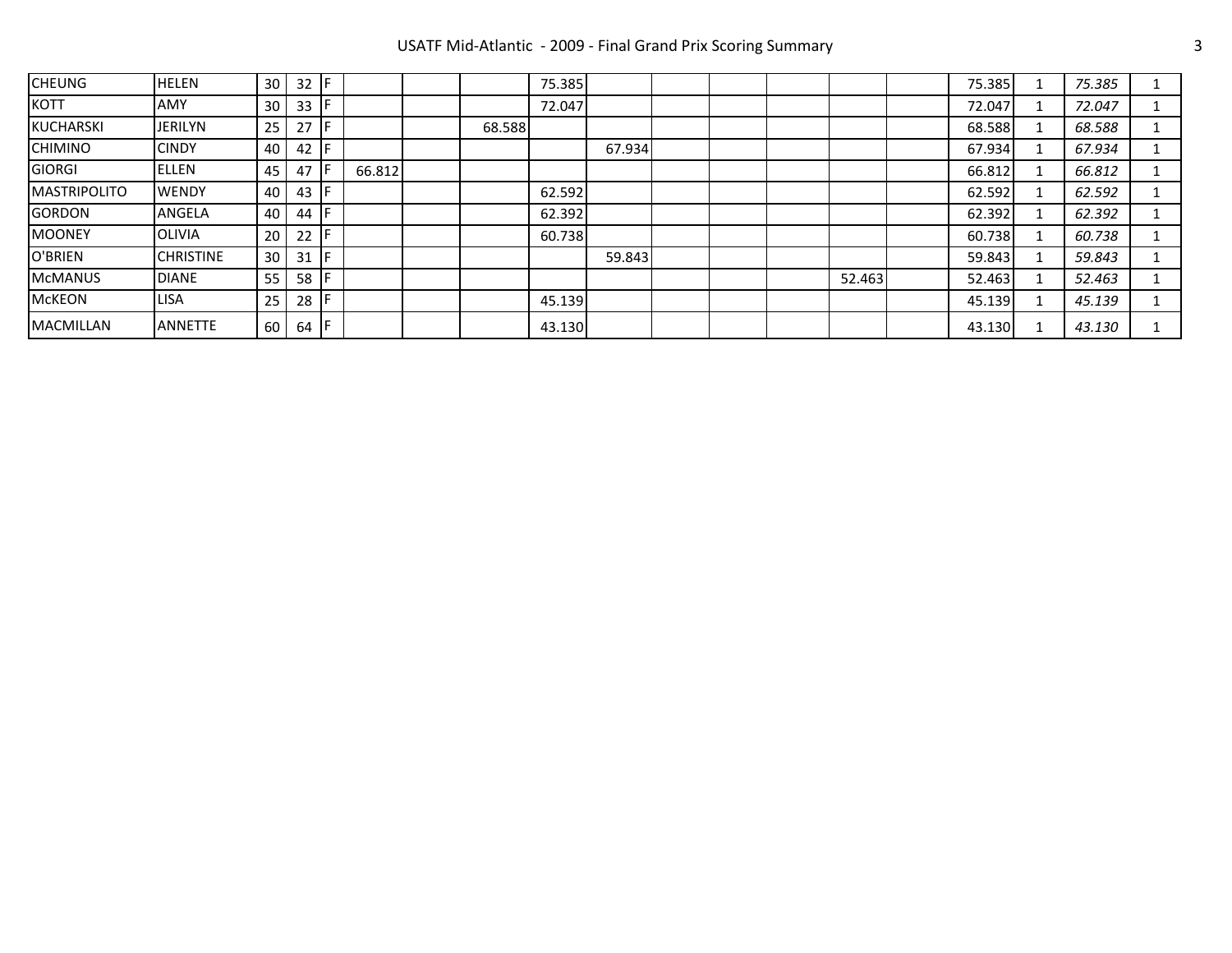|                  |                   |    |            |          |              |                |                 |            |            |                 |        |                  |            |               | ТОТ       |       | <b>AVG of</b> |                |
|------------------|-------------------|----|------------|----------|--------------|----------------|-----------------|------------|------------|-----------------|--------|------------------|------------|---------------|-----------|-------|---------------|----------------|
|                  |                   |    |            |          |              |                |                 |            |            |                 |        |                  |            |               | (scored l | Total | <b>Scored</b> | <b>Total</b>   |
| <b>Last Name</b> | <b>First Name</b> | AG | <b>Age</b> |          | <b>G</b> ROD | ADR            | <b>VFR</b>      | <b>BRD</b> | <b>MOR</b> | <b>HBR</b>      | DEL    | <b>RAD</b>       | <b>BFB</b> | <b>NOV 22</b> | races)    | Races | <b>Races</b>  | <b>Races</b>   |
| <b>JAMES</b>     | <b>DAVID</b>      | 55 | 57         |          | M [76.682    | 80.792 [79.99] |                 | 83.974     | 84.070     | 84.211          | 83.427 | 84.339           | 86.910     | 86.915        | 674.637   | 8     | 84.330        | 10             |
| <b>JENNINGS</b>  | <b>THOMAS</b>     | 65 | 65         | ΙM       | 82.268       |                | 81.890          | 84.776     | 84.130     | 81.013          | 81.916 | 80.154           | 82.643     |               | 658.790   | 8     | 82.349        | 8              |
| <b>SERY</b>      | JIM               | 45 | 47         | ΙM       | 78.387       | 81.051         |                 | 81.514     | 79.677     | 79.833          | 81.662 |                  | 80.757     | 81.725        | 644.606   | 8     | 80.576        | 8              |
| <b>VITALI</b>    | <b>GREGORY</b>    | 50 | 52         | M        | 177.4786     |                | 79.068 [78.511] | 81.891     | 81.510     | 80.093          | 79.377 | 78.947           | 80.710     | 80.671        | 642.267   | 8     | 80.283        | 10             |
| <b>FLANAGAN</b>  | <b>JAMES</b>      | 70 | 71         | M        | 80.855       | 75.796         |                 | 81.689     | 80.064     | 78.728          | 74.924 | 73.797           | 75.392     |               | 621.245   | 8     | 77.656        | 8              |
| PRIZER           | <b>KENT</b>       | 55 | 59         | M        | 78.330       | 79.833         |                 | 76.331     | 73.7535    | 74.132          | 75.398 | 74.751           | 75.427     | 77.054        | 611.255   | 8     | 76.407        | 9              |
| <b>BEZGIN</b>    | <b>ROBERT</b>     | 50 | 53         | ΙM       | 73.572       | 76.799         | 74.074          | 76.067     | 75.101     | 75.000          | 76.225 |                  |            | 75.499        | 602.337   | 8     | 75.292        | 8              |
| SAWYER           | <b>STEVE</b>      | 55 | 57         | ΙM       | 73.744       | 76.571         | 73.647          | 71.451     | 75.510     | 75.721          |        | 76.184 [65.2754] |            | 77.545        | 600.374   | 8     | 75.047        | 10             |
| STEVENSON        | <b>IAN</b>        | 50 | 54         | ΙM       | [71.1548     | 74.551         | [71.761]        | 71.997     | 75.528     | 73.216          | 73.457 | 74.029           | 74.786     | 76.399        | 593.964   | 8     | 74.245        | 10             |
| KELLY            | <b>TERENCE</b>    | 35 | 39         | M        | [72.2976]    | 76.052         | 72.531          | 74.496     | 74.346     | 72.556          |        | 73.929 71.4513   | 74.276     | 74.074        | 592.260   | 8     | 74.032        | 10             |
| <b>MATTHEWS</b>  | <b>KEVIN</b>      | 45 | 45         | M        | 70.272       | 78.361         | 72.563          | 73.031     |            | 66.892          | 70.344 | 66.573           |            | 70.627        | 568.663   | 8     | 71.083        | 8              |
| <b>MAHER</b>     | EDWARD            | 55 | 55         | ΙM       |              | 74.777         |                 | 73.123     | 72.557     | 65.504          | 70.300 | 68.661           | 70.931     | 70.741        | 566.594   | 8     | 70.824        | 8              |
| <b>McGRATH</b>   | MICHAEL           | 45 | 48         | ΙM       | 70.599       | 72.765         | 70.968          | 72.109     | 70.979     | 65.437          |        | 66.241           |            | 72.150        | 561.247   | 8     | 70.156        | 8              |
| <b>COFFIN</b>    | <b>DEAN</b>       | 45 | 45         | M        | [64.952]     | 67.114         | 66.274          | [63.177    | 65.144     | 68.511          | 70.735 | 65.442           | 69.779     | 70.570        | 543.569   | 8     | 67.946        | 10             |
| <b>SIMMONS</b>   | DANIEL            | 60 | 61         | ΙM       | 71.824       |                | 75.152          | 77.316     | 78.698     | 77.031          |        |                  | 78.363     | 79.585        | 537.969   | 7     | 76.853        | $\overline{7}$ |
| <b>McMANUS</b>   | <b>RORY</b>       | 60 | 60         | ΙM       | 67.403       | 69.964         |                 | 67.388     |            | 66.457          | 68.220 | 67.253           | 67.842     | 63.164        | 537.690   | 8     | 67.211        | 8              |
| <b>BIZAL</b>     | MICHAEL           | 45 | 48         | ΙM       | 72.557       | 76.538         |                 | 76.511     | 75.237     |                 |        | 72.764           | 73.401     | 74.883        | 521.891   | 7     | 74.556        | $\overline{7}$ |
| <b>NICHOLSON</b> | <b>BEN</b>        | 35 | 36         | ΙM       | 71.256       |                |                 |            | 71.577     | 74.023          | 75.589 | 73.489           | 75.704     | 75.312        | 516.950   | 7     | 73.850        | $\overline{7}$ |
| SWEIGART         | <b>DIRK</b>       | 45 | 49         | ΙM       | 69.041       | 72.622         | 68.265          | 70.532     | 68.098     |                 | 67.787 | 67.409           |            |               | 483.754   | 7     | 69.108        | $\overline{7}$ |
| <b>SCHULER</b>   | <b>ROBERT</b>     | 60 | 60         | M        | [49.694]     | 61.825         | 55.805          | 58.037     |            | 61.279 [49.8642 | 54.750 | 57.255           | 56.154     | 58.100        | 463.206   | 8     | 57.901        | 10             |
| <b>COPPENS</b>   | LOUIS             | 65 | 66         | <b>M</b> |              |                | 75.744          | 76.173     |            | 72.101          | 73.675 |                  | 72.003     | 74.131        | 443.826   | 6     | 73.971        | 6              |
| <b>McGINLEY</b>  | <b>THOMAS</b>     | 45 | 46         | ΙM       | 47.698       | 67.533         | 64.838          | 64.634     | 65.081     |                 |        | 62.412           |            | 63.668        | 435.864   | 7     | 62.266        | 7              |
| SANDERCOCK       | <b>MATTHEW</b>    | 40 | 40         | M        |              |                |                 |            | 85.569     |                 | 84.840 | 85.264           | 87.123     | 86.634        | 429.430   | 5     | 85.886        | 5              |
| <b>KONIGES</b>   | <b>FRANK</b>      | 50 | 54         | M        | 62.872       | 65.945         | 64.698          | 66.053     |            | 67.286          |        |                  |            | 64.841        | 391.695   | 6     | 65.283        | 6              |
| <b>BIGGIN</b>    | <b>HUGH</b>       | 50 | 53         | ΙM       |              |                | 76.844          | 79.804     |            |                 | 78.017 | 77.340           |            | 79.398        | 391.403   | 5     | 78.281        | 5              |
| <b>BERGER</b>    | <b>JAMES</b>      | 55 | 56         | ΙM       | 77.038       | 80.172         |                 | 75.112     | 78.079     |                 |        |                  | 76.519     |               | 386.920   | 5     | 77.384        | 5              |
| <b>BODARY</b>    | <b>MICHAEL</b>    | 45 | 48         | M        |              | 79.762         | 75.157          |            |            | 75.715          |        | 74.884           |            | 78.424        | 383.942   | 5     | 76.788        | 5              |
| <b>SUNDIN</b>    | <b>PHIL</b>       | 40 | 41         | <b>M</b> |              |                |                 |            |            | 71.601          | 73.924 | 73.664           | 74.041     | 75.881        | 369.112   | 5     | 73.822        | 5              |
| <b>HAMILTON</b>  | <b>BRANDON</b>    | 40 | 41         | ΙM       | 77.135       | 77.247         |                 | 74.827     |            | 68.352          |        |                  |            | 65.196        | 362.757   | 5     | 72.551        | 5              |
| HAMERSLY         | <b>MARK</b>       | 25 | 27         | <b>M</b> |              | 54.088         | 52.914          | 50.359     | 51.436     |                 | 49.879 | 52.588           | 47.776     |               | 359.040   | 7     | 51.291        | $\overline{7}$ |
| <b>NIX</b>       | <b>BRYANT</b>     | 40 | 44         | M        | 68.495       |                |                 | 69.582     | 76.042     | 74.323          | 68.776 |                  |            |               | 357.217   | 5     | 71.443        | 5              |
| <b>PROSSER</b>   | GREG              | 30 | 34         | M        | 69.478       |                |                 |            |            |                 | 71.548 | 70.439           | 71.798     | 70.606        | 353.868   | 5     | 70.774        | 5              |
| KIMMEL           | <b>MICHAEL</b>    | 35 | 36         | M        |              |                | 68.542          | 67.894     |            |                 | 69.208 |                  | 70.666     | 72.268        | 348.577   | 5     | 69.715        | 5              |
| LUMPKIN          | <b>KEVIN</b>      | 45 | 47         | M        | 66.300       | 71.111         |                 | 69.454     | 67.246     |                 | 68.325 |                  |            |               | 342.435   | 5     | 68.487        | 5              |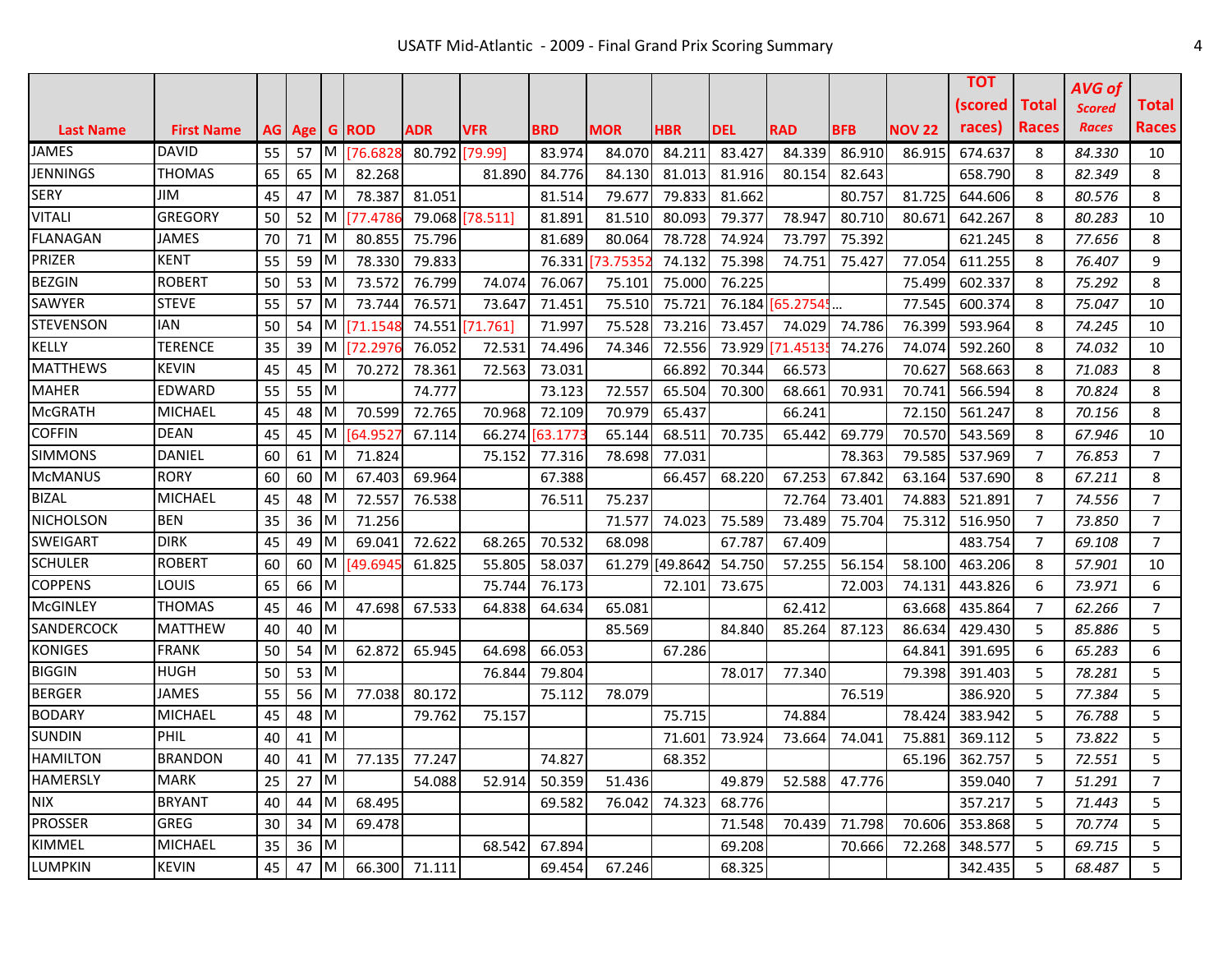| <b>PARLAPIANO</b>  | <b>THOMAS</b>   | 25 | $27$ M                     |                         |        | 84.868 |        | 83.401 |        |        |        |        | 81.901 | 82.544 | 332.715        | 4 | 83.179 | 4                       |
|--------------------|-----------------|----|----------------------------|-------------------------|--------|--------|--------|--------|--------|--------|--------|--------|--------|--------|----------------|---|--------|-------------------------|
| <b>PRECOPIO</b>    | <b>MICHAEL</b>  | 45 | 48                         | $\overline{\mathsf{M}}$ |        |        | 80.492 | 81.951 |        |        |        | 80.712 |        | 82.457 | 325.612        | 4 | 81.403 | 4                       |
| <b>PAINTER</b>     | <b>JEFFREY</b>  | 50 | 50 M                       |                         |        |        | 79.989 | 83.237 | 82.567 | 79.637 |        |        |        |        | 325.430        | 4 | 81.357 | 4                       |
| <b>JERMYN</b>      | <b>THOMAS</b>   | 45 | 46                         | <b>IM</b>               |        | 81.619 | 80.002 | 81.368 |        |        |        |        |        | 81.532 | 324.522        | 4 | 81.130 | 4                       |
| <b>DYKES</b>       | <b>GENE</b>     | 60 | 60                         | <b>M</b>                | 77.597 |        |        | 80.202 | 78.854 | 78.091 |        |        |        |        | 314.744        | 4 | 78.686 | 4                       |
| <b>HERMAN</b>      | <b>GERALD</b>   | 65 | 65                         | <b>IM</b>               | 59.102 |        |        | 61.345 | 62.818 | 63.658 |        |        |        | 62.110 | 309.034        | 5 | 61.807 | 5                       |
| <b>COOPER</b>      | STANLEY         | 50 | 50                         | <b>IM</b>               |        | 76.227 |        | 76.267 | 70.651 |        |        |        |        | 78.319 | 301.465        | 4 | 75.366 | 4                       |
| SULLIVAN           | <b>BRIAN</b>    | 45 | 49                         | <b>M</b>                |        |        |        | 75.219 |        | 76.220 |        | 76.061 |        | 72.912 | 300.412        | 4 | 75.103 | 4                       |
| <b>McCAREL</b>     | <b>DAN</b>      | 65 | 65 M                       |                         | 56.799 |        | 59.893 |        | 62.815 | 60.366 |        |        |        | 59.021 | 298.893        | 5 | 59.779 | 5                       |
| <b>BIER</b>        | <b>BARRY</b>    | 45 | 48                         | -IM                     | 70.801 | 73.316 |        | 71.818 | 73.611 |        |        |        |        |        | 289.547        | 4 | 72.387 | 4                       |
| <b>KAMPF</b>       | WILLIAM         | 50 | 51                         | $\mathsf{M}$            |        |        | 72.410 | 74.718 |        | 72.766 |        |        |        | 68.392 | 288.287        | 4 | 72.072 | 4                       |
| <b>ESTRADA</b>     | <b>ALEX</b>     | 45 | 47                         | M                       |        | 72.180 | 69.605 | 70.948 | 71.753 |        |        |        |        |        | 284.486        | 4 | 71.122 | 4                       |
| <b>GEE</b>         | <b>AUSTIN</b>   | 20 | 23                         | M                       | 55.707 | 76.106 |        |        | 73.399 |        | 74.300 |        |        |        | 279.512        | 4 | 69.878 | 4                       |
| <b>SIMPSON</b>     | <b>CHUCK</b>    | 35 | 37                         | <b>M</b>                |        | 69.774 | 68.375 |        | 70.196 | 69.164 |        |        |        |        | 277.509        | 4 | 69.377 | 4                       |
| <b>HELM</b>        | <b>JEREMY</b>   | 45 | 47                         | <b>IM</b>               | 65.403 |        | 67.918 | 68.114 |        |        |        |        |        | 62.141 | 263.576        | 4 | 65.894 | 4                       |
| <b>FASULO</b>      | <b>JONATHAN</b> | 25 | 27                         | $\mathsf{M}$            |        |        |        | 88.442 |        |        |        |        | 84.924 | 87.924 | 261.290        | 3 | 87.097 | 3                       |
| <b>SCHULTZ</b>     | <b>DEREK</b>    | 30 | 30                         | IM                      | 59.674 | 53.187 |        | 73.870 | 73.318 |        |        |        |        |        | 260.049        | 4 | 65.012 | 4                       |
| SAVAGE             | KARL            | 25 | 29                         | M                       |        | 86.399 |        |        |        |        |        |        | 88.011 | 85.520 | 259.930        | 3 | 86.643 | 3                       |
| CARROLL            | <b>JOHN</b>     | 45 | 46                         | $\mathsf{M}$            |        |        |        | 89.507 |        | 84.831 |        | 83.021 |        |        | 257.360        | 3 | 85.787 | 3                       |
| <b>HERZOG</b>      | ANDREW          | 15 | 18 M                       |                         |        | 67.283 | 57.918 | 62.134 | 60.238 |        |        |        |        |        | 247.573        | 4 | 61.893 | 4                       |
| CAMACHO            | <b>EPI</b>      | 50 | 53 M                       |                         |        |        |        |        |        |        | 83.280 | 80.950 | 82.836 |        | 247.066        | 3 | 82.355 | 3                       |
| <b>WRIGHT</b>      | <b>KEITH</b>    | 50 | 52                         | $\mathsf{M}$            |        |        |        |        | 67.954 | 66.359 |        |        | 65.523 | 46.549 | 246.386        | 4 | 61.596 | 4                       |
| <b>GARDNER</b>     | <b>RICHARD</b>  | 60 | $61$ M                     |                         |        | 61.108 |        | 61.034 |        | 62.920 |        |        | 61.094 |        | 246.156        | 4 | 61.539 | 4                       |
| <b>CARRIGLITTO</b> | <b>MIKE</b>     | 30 | $33$ M                     |                         | 78.809 |        |        | 82.485 |        |        |        |        |        | 84.119 | 245.413        | 3 | 81.804 | 3                       |
| <b>WILSON</b>      | <b>MATT</b>     | 45 | 47                         | $\overline{\mathsf{M}}$ |        |        |        |        |        | 79.522 | 79.133 |        |        | 77.966 | 236.621        | 3 | 78.874 | 3                       |
| <b>ROSATI</b>      | <b>MICKEY</b>   | 45 | 47 M                       |                         |        |        | 76.295 | 79.794 |        |        |        |        | 78.447 |        | 234.536        | 3 | 78.179 | $\mathbf{3}$            |
|                    |                 |    |                            |                         |        |        |        |        |        |        |        |        |        |        |                |   |        |                         |
| <b>ENGLE</b>       | <b>BRUCE</b>    | 55 | 57                         | $\mathsf{M}$            |        | 55.437 |        | 54.361 | 59.884 | 61.926 |        |        |        |        | 231.608        | 4 | 57.902 | 4                       |
| <b>TAGGART</b>     | <b>ROBERT</b>   | 65 | 68                         | $\mathsf{M}$            |        | 75.880 | 76.418 |        |        |        |        |        |        | 75.432 | 227.730        | 3 | 75.910 | $\overline{3}$          |
| <b>COYNE</b>       | <b>FRANCIS</b>  | 20 | $23$ M                     |                         |        | 76.181 |        |        |        |        | 74.592 |        |        | 73.509 | 224.282        | 3 | 74.761 | 3                       |
| <b>CLARK</b>       | NEILL           | 35 | 37                         | <b>M</b>                |        |        |        | 75.799 |        |        | 71.867 | 74.944 |        |        | 222.610        | 3 | 74.203 | 3                       |
| <b>BRAKE</b>       | <b>KEVIN</b>    | 45 | 45 M                       |                         | 73.335 |        |        | 71.467 | 75.040 |        |        |        |        |        | 219.842        | 3 | 73.281 | $\overline{\mathbf{3}}$ |
| <b>BARKER</b>      | <b>BRUCE</b>    |    | $30$ 34 M                  |                         |        | 73.689 |        | 73.373 |        |        |        |        |        |        | 71.784 218.846 | 3 | 72.949 | 3                       |
| <b>HARRIS</b>      | <b>RALPH</b>    | 20 | $24 \overline{\mathrm{M}}$ |                         | 74.299 |        |        |        | 71.622 |        |        |        | 72.896 |        | 218.817        | 3 | 72.939 | 3                       |
| ALEXANDER          | <b>NORMAN</b>   | 55 | 55 M                       |                         |        |        |        | 55.720 |        |        | 53.538 |        | 52.807 | 53.857 | 215.922        | 4 | 53.981 | 4                       |
| <b>SANCHIRICO</b>  | <b>CHRIS</b>    | 45 | 46 M                       |                         |        |        |        | 70.421 | 71.924 |        |        |        | 71.491 |        | 213.837        | 3 | 71.279 | 3                       |
| <b>CLYDE</b>       | <b>STEPHEN</b>  | 40 | 40 M                       |                         |        | 56.250 |        | 54.469 | 53.690 | 49.107 |        |        |        |        | 213.516        | 4 | 53.379 | 4                       |
| <b>HARDIES</b>     | THEO (Ted)      | 60 | 64 M                       |                         |        |        | 67.776 | 71.713 |        |        |        | 71.416 |        |        | 210.905        | 3 | 70.302 | 3                       |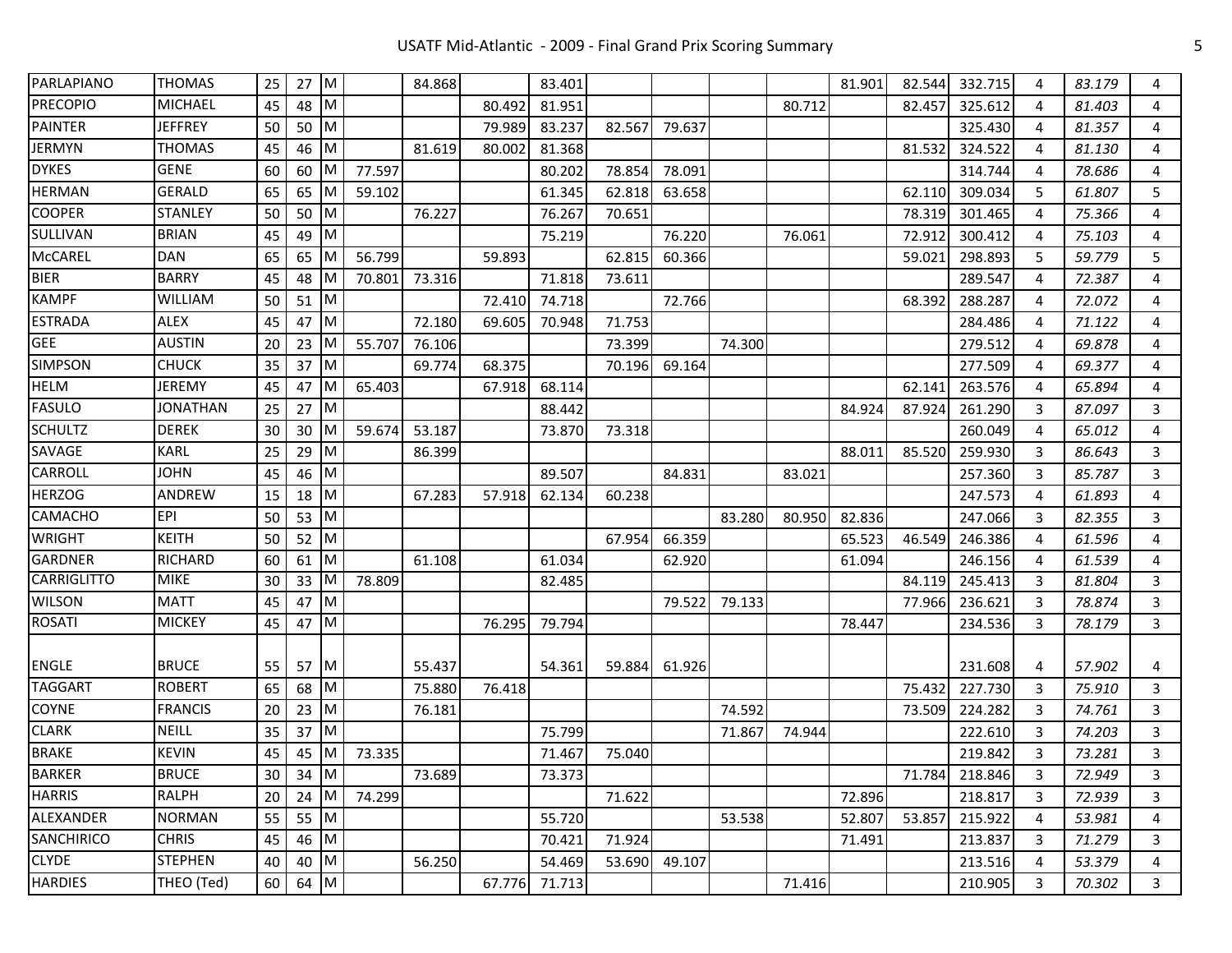| <b>CODY</b>       | WILLIAM            | 50 | $52$ M                     |                | 67.789      |        |        |        | 72.844 |        |        |        |        | 69.105 | 209.737 | 3              | 69.912 | 3              |
|-------------------|--------------------|----|----------------------------|----------------|-------------|--------|--------|--------|--------|--------|--------|--------|--------|--------|---------|----------------|--------|----------------|
| <b>GOLDSTEIN</b>  | <b>KEVIN</b>       | 50 | 50                         | <b>IM</b>      |             |        | 69.336 |        |        |        |        | 70.339 |        | 65.663 | 205.338 | 3              | 68.446 | 3              |
| <b>MORROW</b>     | <b>SCOTT</b>       | 40 | 44                         | <b>IM</b>      | 66.182      |        |        | 71.094 | 66.555 |        |        |        |        |        | 203.830 | 3              | 67.943 | 3              |
| <b>HENRY</b>      | EDWARD             | 50 | $51$ M                     |                | 66.865      |        |        | 68.493 | 67.032 |        |        |        |        |        | 202.390 | 3              | 67.463 | 3              |
| <b>GILBERT</b>    | <b>BRUCE</b>       | 70 | 73                         | <b>M</b>       |             | 69.595 | 66.098 |        |        |        |        | 65.567 |        |        | 201.261 | 3              | 67.087 | 3              |
| <b>NUTT</b>       | <b>PATRICK</b>     | 75 | 79                         | <b>M</b>       |             | 68.104 | 65.018 |        |        | 65.718 |        |        |        |        | 198.840 | 3              | 66.280 | 3              |
| <b>DIRKIN</b>     | WILLIAM            | 30 | 33                         | IМ             | 63.531      |        |        | 63.736 | 68.640 |        |        |        |        |        | 195.907 | 3              | 65.302 | 3              |
| SLOAN             | <b>STEVE</b>       | 50 | 51                         | $\mathsf{I}$ M |             |        | 63.964 |        | 66.305 |        |        |        |        | 61.186 | 191.454 | 3              | 63.818 | $\overline{3}$ |
| <b>FRIEDMAN</b>   | LARRY              | 50 | $51$ M                     |                | 67.488      |        |        | 54.696 | 63.461 |        |        |        |        |        | 185.645 | 3              | 61.882 | 3              |
| KOSTENBAUDER      | <b>JOHN</b>        | 50 | 54                         | 1M             | 57.453      |        | 58.970 | 59.543 |        |        |        |        |        |        | 175.966 | 3              | 58.655 | 3              |
| <b>MARTIN</b>     | <b>JAMES</b>       | 45 | 47                         | $\mathsf{M}$   |             |        |        | 56.513 | 59.414 |        |        |        |        | 59.650 | 175.577 | 3              | 58.526 | $\overline{3}$ |
| <b>SCHULTZ</b>    | <b>JOHN</b>        | 75 | 76 M                       |                | 61.442      |        |        |        |        |        | 58.407 |        |        | 53.786 | 173.635 | 3              | 57.878 | 3              |
| <b>STALLINGS</b>  | <b>MARK</b>        | 25 | 29                         | <b>M</b>       |             |        |        |        |        | 84.398 |        |        |        | 88.164 | 172.562 | 2              | 86.281 | $\overline{2}$ |
| <b>DIDIO</b>      | MICHAEL            | 25 | 25                         | <b>M</b>       |             | 87.458 | 83.879 |        |        |        |        |        |        |        | 171.337 | 2              | 85.668 | $\overline{2}$ |
| MILLER            | ZACH               | 25 | 25                         | <b>M</b>       |             | 86.192 |        |        |        |        |        |        | 84.789 |        | 170.981 | 2              | 85.491 | $\overline{2}$ |
| <b>HAYES</b>      | <b>JEFFERY</b>     | 50 | 50                         | M              |             |        | 84.129 | 86.277 |        |        |        |        |        |        | 170.406 | 2              | 85.203 | $\overline{2}$ |
| <b>MIERS</b>      | JAY                | 50 | 51                         | -IM            | 84.206      |        |        | 84.534 |        |        |        |        |        |        | 168.741 | 2              | 84.370 | $\overline{2}$ |
| DARE              | <b>JOSEPH</b>      | 20 | 23                         | <b>IM</b>      |             |        |        | 85.216 |        |        | 82.603 |        |        |        | 167.819 | 2              | 83.909 | $\overline{2}$ |
| CHURCHMAN         | <b>PETER</b>       | 50 | 54                         | <b>M</b>       |             |        |        |        | 83.567 |        |        |        |        | 84.249 | 167.816 | 2              | 83.908 | $\overline{2}$ |
| <b>BELASIK</b>    | <b>WYLIE</b>       | 20 | 24                         | 1M             | 82.112      |        |        | 82.268 |        |        |        |        |        |        | 164.380 | 2              | 82.190 | $\overline{2}$ |
| <b>BROCKETT</b>   | <b>SCOTT</b>       | 45 | 45                         | ΙM             | 80.288      |        |        | 83.468 |        |        |        |        |        |        | 163.755 | 2              | 81.878 | $2^{\circ}$    |
| <b>BOYLE</b>      | <b>PATRICK</b>     | 25 | 25                         | -IM            | 81.249      | 82.340 |        |        |        |        |        |        |        |        | 163.589 | 2              | 81.794 | $2^{\circ}$    |
| <b>KAMPF</b>      | <b>SETH</b>        | 20 | 24                         | 1M             | 81.435      |        |        | 81.537 |        |        |        |        |        |        | 162.972 | 2              | 81.486 | $\overline{2}$ |
| FERRANTE          | <b>ROBERT</b>      | 40 | 44                         | <b>IM</b>      |             |        | 77.989 | 81.379 |        |        |        |        |        |        | 159.368 | 2              | 79.684 | $\overline{2}$ |
| DAIGEAUN          | MICHAEL            | 25 | 29                         | <b>IM</b>      |             | 80.145 |        |        |        |        |        |        | 78.942 |        | 159.087 | 2              | 79.543 | $\overline{2}$ |
| RANDOLPH          | PAUL               | 40 | 42                         | <b>IM</b>      | 76.521      |        |        | 77.857 |        |        |        |        |        |        | 154.378 | 2              | 77.189 | $\overline{2}$ |
| CLENDANIEL        | <b>RICK</b>        | 25 | 27                         | $\mathsf{M}$   |             |        |        |        |        | 76.714 | 76.772 |        |        |        | 153.487 | 2              | 76.743 | $\overline{2}$ |
| <b>MULLEN</b>     | <b>NACE</b>        | 50 | 52                         | $\mathsf{M}$   |             | 77.035 |        |        |        |        |        | 75.101 |        |        | 152.136 | 2              | 76.068 | $2^{\circ}$    |
| YAMAGUCHI         | <b>TETSUYA</b>     | 30 | 30                         | <b>M</b>       |             |        |        | 75.184 |        |        |        |        |        | 75.585 | 150.768 | 2              | 75.384 | $2^{\circ}$    |
| <b>DALEY</b>      | <b>CHRISTOPHER</b> | 40 | 44                         | <b>IM</b>      | 73.148      | 76.449 |        |        |        |        |        |        |        |        | 149.598 | 2              | 74.799 | $2^{\circ}$    |
| <b>DALY</b>       | JAY                | 30 | 31                         | -IM            | 73.348      |        |        | 74.296 |        |        |        |        |        |        | 147.645 | 2              | 73.822 | $\overline{2}$ |
| <b>KAUFFMAN</b>   | WILLIAM            | 50 | $51$ M                     |                |             | 71.994 |        | 75.031 |        |        |        |        |        |        | 147.024 | 2              | 73.512 | $2^{\circ}$    |
| <b>CLEVER</b>     | RANDY              | 55 |                            |                | 58 M 71.564 |        |        | 74.623 |        |        |        |        |        |        | 146.187 | $\overline{2}$ | 73.094 | $2^{\circ}$    |
| <b>DOUGHERTY</b>  | JIM                | 60 | $62 \overline{\mathrm{M}}$ |                |             | 51.149 |        |        |        |        | 48.719 |        | 45.463 |        | 145.331 | 3              | 48.444 | 3              |
| <b>PRICE</b>      | <b>JAMES</b>       | 50 | $51$ M                     |                | 71.050      |        |        | 74.245 |        |        |        |        |        |        | 145.296 | 2              | 72.648 | $\overline{2}$ |
| LLOYD             | CHAD               | 25 | 28 M                       |                |             |        |        |        |        | 71.283 |        |        |        | 73.864 | 145.147 | 2              | 72.574 | $\overline{2}$ |
| <b>CARTWRIGHT</b> | <b>STEPHEN</b>     | 55 | 56 M                       |                |             | 75.671 |        |        |        |        |        | 69.436 |        |        | 145.107 | 2              | 72.553 | $\overline{2}$ |
| <b>JONES</b>      | <b>TIMOTHY</b>     | 45 | 49                         | $\mathsf{M}$   |             |        |        | 71.558 | 72.403 |        |        |        |        |        | 143.962 | 2              | 71.981 | $\overline{2}$ |
|                   |                    |    |                            |                |             |        |        |        |        |        |        |        |        |        |         |                |        |                |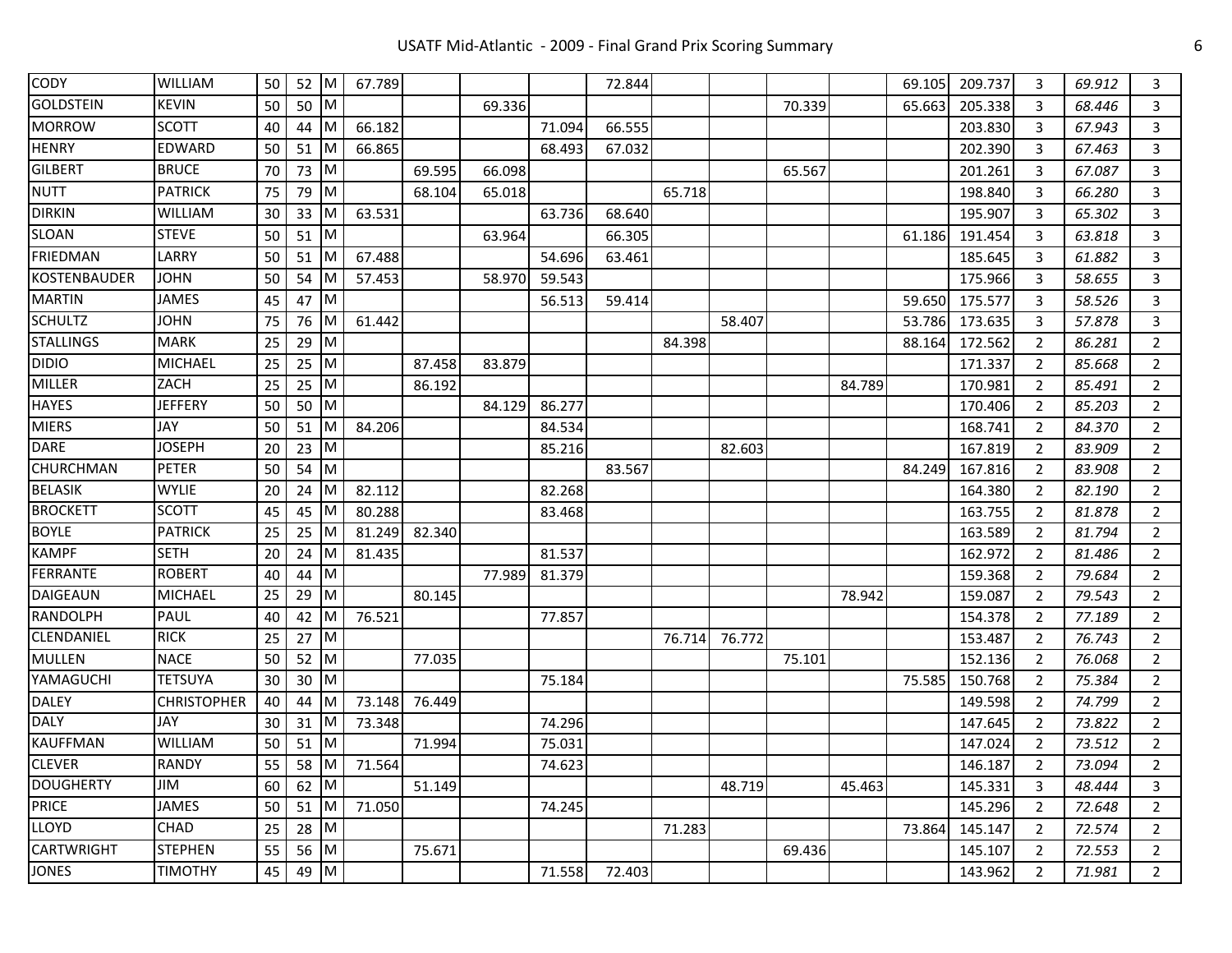| SHUSTERMAN       | <b>NOAH</b>        | 35 | 39   | $\mathsf{M}$ | 70.738 |        |        |        |        |        |        |        |        | 71.380 | 142.118 | $\overline{2}$ | 71.059 | $\overline{2}$ |
|------------------|--------------------|----|------|--------------|--------|--------|--------|--------|--------|--------|--------|--------|--------|--------|---------|----------------|--------|----------------|
| <b>MILES</b>     | <b>TIMOTHY</b>     | 20 | 24   | -IM          |        |        |        |        |        |        |        | 71.789 |        | 69.766 | 141.555 | 2              | 70.778 | $\overline{2}$ |
| <b>HUBBARD</b>   | <b>BRUCE</b>       | 60 | 63 M |              | 70.095 |        |        |        |        |        | 68.205 |        |        |        | 138.300 | $\overline{2}$ | 69.150 | $\overline{2}$ |
| <b>PUGLIESE</b>  | ANTHONY            | 45 | 49   | IΜ           |        | 68.168 |        |        |        |        |        |        | 69.905 |        | 138.073 | $\overline{2}$ | 69.036 | $\overline{2}$ |
| CHRISTENSEN      | RAYMOND            | 45 | 47   | Iм           | 67.628 |        |        | 69.641 |        |        |        |        |        |        | 137.269 | 2              | 68.634 | $\overline{2}$ |
| <b>DURKIN</b>    | JAMES              | 70 | 71   | Iм           |        | 69.365 | 66.616 |        |        |        |        |        |        |        | 135.981 | 2              | 67.991 | $\overline{2}$ |
| <b>VERRY</b>     | <b>CHRISTOPHER</b> | 30 | 32   | -IM          | 67.260 |        |        | 67.948 |        |        |        |        |        |        | 135.208 | 2              | 67.604 | 2              |
| McCORQUODALE     | <b>DAVID</b>       | 60 | 64   | 1M           | 65.839 |        |        |        |        |        | 65.879 |        |        |        | 131.718 | 2              | 65.859 | $\overline{2}$ |
| <b>ELLIOTT</b>   | <b>THOMAS</b>      | 35 | 36   | <b>IM</b>    |        |        |        | 57.473 | 72.611 |        |        |        |        |        | 130.084 | 2              | 65.042 | $\overline{2}$ |
| <b>MEYERS</b>    | IRA                | 45 | 49   | <b>IM</b>    |        |        |        |        | 74.261 |        |        |        |        | 55.594 | 129.855 | $\overline{2}$ | 64.927 | $\overline{2}$ |
| <b>STEIN</b>     | <b>JAMES</b>       | 50 | 52   | M            |        |        |        |        | 61.365 |        |        |        |        | 68.117 | 129.481 | $\overline{2}$ | 64.741 | $\overline{2}$ |
| <b>PEYTON</b>    | MICHAEL            | 40 | 41   | IM           | 62.329 |        |        | 66.415 |        |        |        |        |        |        | 128.744 | 2              | 64.372 | 2              |
| <b>HOROWITZ</b>  | <b>JACK</b>        | 45 | 46   | Iм           | 61.932 |        |        |        |        |        | 64.914 |        |        |        | 126.846 | $\overline{2}$ | 63.423 | $\overline{2}$ |
| <b>KOPICKI</b>   | <b>DREW</b>        | 15 | 17   | ΙM           |        |        |        |        |        |        |        | 61.837 | 64.488 |        | 126.324 | 2              | 63.162 | $\overline{2}$ |
| SKINNER          | WILLIAM            | 50 | 51   | IM.          | 63.441 |        |        | 62.654 |        |        |        |        |        |        | 126.095 | $\overline{2}$ | 63.048 | $\overline{2}$ |
| <b>MAKURATH</b>  | PAUL               | 60 | 63   | Iм           | 59.910 |        | 62.943 |        |        |        |        |        |        |        | 122.853 | 2              | 61.426 | $\overline{2}$ |
| PALESE           | WILLIAM            | 60 | 64   | M            |        |        |        | 57.806 |        |        |        |        | 63.620 |        | 121.426 | 2              | 60.713 | $\overline{2}$ |
| <b>BLAKELOCK</b> | <b>FREDERICK</b>   | 40 | 43   | M            |        |        |        |        | 65.509 |        |        |        |        | 55.649 | 121.158 | 2              | 60.579 | $\overline{2}$ |
| <b>SMITH</b>     | <b>WILLIAM</b>     | 65 | 66   | <b>IM</b>    |        | 62.217 |        | 52.465 |        |        |        |        |        |        | 114.681 | 2              | 57.341 | $\overline{2}$ |
| WEYGANDT         | <b>NEIL</b>        | 60 | 62   | Iм           | 56.120 |        |        | 58.358 |        |        |        |        |        |        | 114.478 | 2              | 57.239 | $\overline{2}$ |
| KOLYNYCH         | <b>MICHAEL</b>     | 60 | 62   | Iм           |        |        |        |        | 52.978 | 57.959 |        |        |        |        | 110.937 | 2              | 55.469 | $\overline{2}$ |
| <b>ANSTRAUS</b>  | <b>NOAH</b>        | 25 | 29   | Iм           | 54.940 |        |        | 55.922 |        |        |        |        |        |        | 110.862 | 2              | 55.431 | $\overline{2}$ |
| <b>HERRING</b>   | LEONARD            | 60 | 61   | ΙM           |        |        | 51.098 |        | 56.237 |        |        |        |        |        | 107.335 | 2              | 53.667 | $\overline{2}$ |
| <b>DRISCOLL</b>  | ALFRED             | 45 | 47   | Iм           |        |        |        | 55.535 | 51.599 |        |        |        |        |        | 107.133 | 2              | 53.567 | $\overline{2}$ |
| <b>McKINNEY</b>  | RALPH              | 60 | 64   | M            |        | 51.471 |        | 51.165 |        |        |        |        |        |        | 102.637 | 2              | 51.318 | $\overline{2}$ |
| <b>HARSHANY</b>  | <b>MICHAEL</b>     | 30 | 33   | <b>M</b>     |        |        |        | 51.721 |        |        |        |        |        | 48.881 | 100.601 | 2              | 50.301 | $\overline{2}$ |
| <b>WOLHAR</b>    | <b>ROBERT</b>      | 60 | 60   | <b>M</b>     | 58.866 |        |        |        |        |        |        |        |        | 41.628 | 100.494 | $\overline{2}$ | 50.247 | $\overline{2}$ |
| <b>AVATAR</b>    | <b>CHARLES</b>     | 60 | 60   | M            |        |        |        |        | 50.450 |        |        |        | 48.937 |        | 99.388  | $\overline{2}$ | 49.694 | $\overline{2}$ |
| <b>BURKE</b>     | <b>BRENDAN</b>     | 35 | 35   | M            |        |        |        | 51.648 |        |        |        |        |        | 46.964 | 98.611  | $\overline{2}$ | 49.306 | $\overline{2}$ |
| <b>MAIYO</b>     | <b>LINUS</b>       | 25 | 26   | $\mathsf{M}$ |        |        |        | 93.735 |        |        |        |        |        |        | 93.735  | 1              | 93.735 | $\mathbf{1}$   |
| <b>HAVLICK</b>   | <b>JOSEPH</b>      | 80 | 81   | <b>M</b>     |        | 46.129 | 45.241 |        |        |        |        |        |        |        | 91.370  | $\overline{2}$ | 45.685 | $\overline{2}$ |
| <b>ITATI</b>     | <b>JOHN</b>        | 30 | 35   | <b>M</b>     |        |        |        | 89.927 |        |        |        |        |        |        | 89.927  | 1              | 89.927 | $\mathbf{1}$   |
| LEBO             | <b>SCOTT</b>       | 40 | 43   | Iм           |        |        |        |        |        |        |        |        |        | 88.928 | 88.928  | $\mathbf{1}$   | 88.928 | $\mathbf{1}$   |
| <b>SLOSKY</b>    | <b>THOMAS</b>      | 20 | 23   | Iм           |        | 88.255 |        |        |        |        |        |        |        |        | 88.255  | $\mathbf{1}$   | 88.255 | $\mathbf{1}$   |
| <b>DICKEY</b>    | <b>DALE</b>        | 45 | 48   | M            |        |        |        |        |        |        |        |        |        | 87.351 | 87.351  | 1              | 87.351 | $\mathbf{1}$   |
| <b>CAULLER</b>   | <b>GREGORY</b>     | 45 | 49   | M            |        |        |        | 86.752 |        |        |        |        |        |        | 86.752  | $\mathbf{1}$   | 86.752 | $\mathbf{1}$   |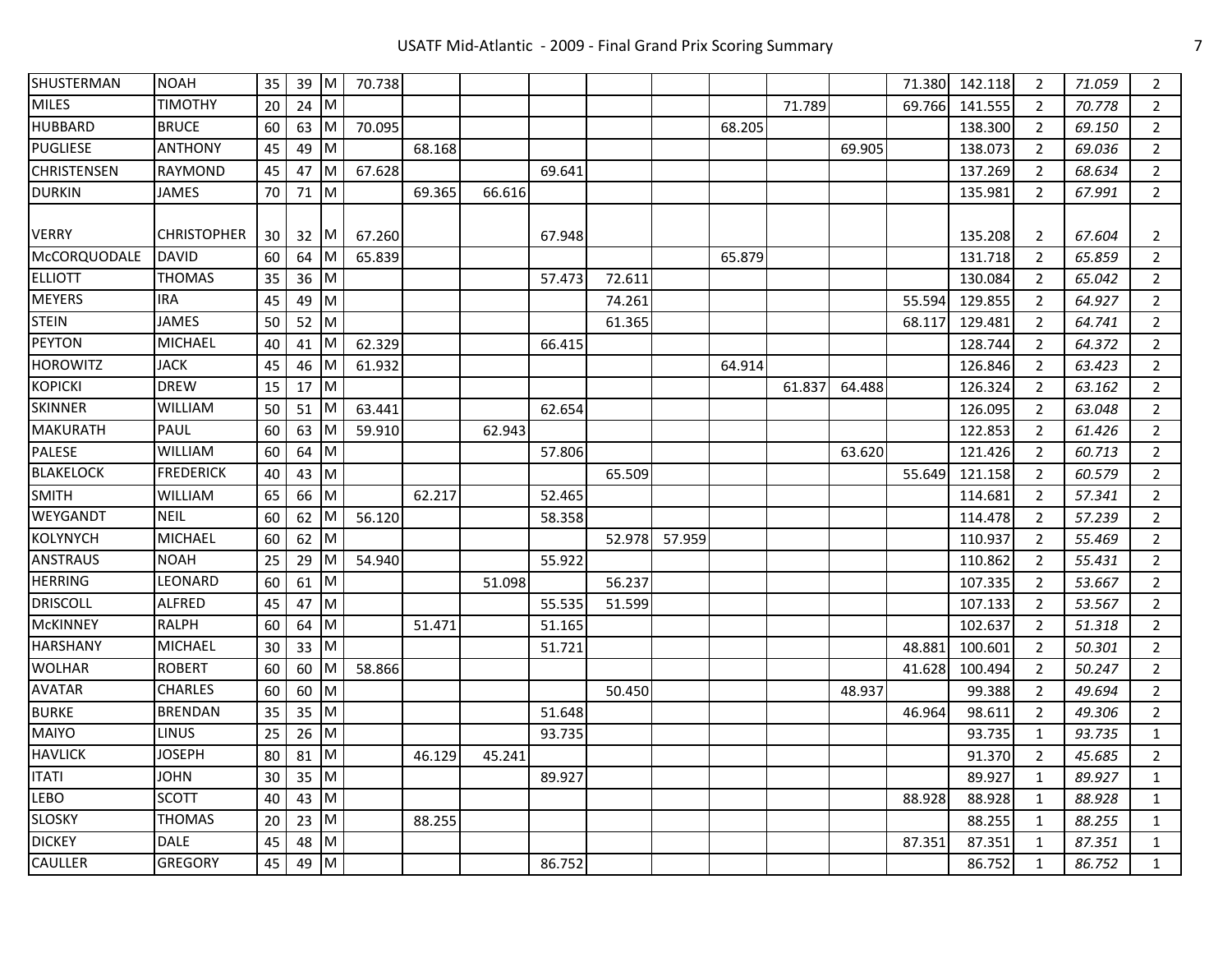| PERMAR           | <b>TERRY</b>   | 55 | 55 M |                         |        |        |        |        |        | 86.558 |        | 86.558 | 1            | 86.558 | $\mathbf{1}$ |
|------------------|----------------|----|------|-------------------------|--------|--------|--------|--------|--------|--------|--------|--------|--------------|--------|--------------|
| <b>MARTINSON</b> | <b>ROSS</b>    | 30 | 31 M |                         |        |        | 85.144 |        |        |        |        | 85.144 | 1            | 85.144 | 1            |
|                  |                |    |      |                         |        |        |        |        |        |        |        |        |              |        |              |
| WAGONER          | <b>MATTHEW</b> | 30 | 31   | <b>IM</b>               |        |        | 85.144 |        |        |        |        | 85.144 | 1            | 85.144 | 1            |
| <b>WEINER</b>    | JOHN           | 45 | 47   | <b>M</b>                |        |        |        |        |        |        | 83.840 | 83.840 | 1            | 83.840 | 1            |
| Kelly            | Amy            | 20 | 23   | Iм                      |        |        |        |        |        |        | 83.333 | 83.333 | 1            | 83.333 | $\mathbf{1}$ |
| <b>REYNOLDS</b>  | <b>ROBERT</b>  | 50 | 52   | IМ                      |        |        | 83.243 |        |        |        |        | 83.243 | 1            | 83.243 | $\mathbf{1}$ |
| <b>WIEGNER</b>   | <b>JOEY</b>    | 25 | 27   | <b>IM</b>               |        |        | 82.985 |        |        |        |        | 82.985 | $\mathbf{1}$ | 82.985 | $\mathbf{1}$ |
| <b>WARD</b>      | <b>PATRICK</b> | 25 | 25   | <b>IM</b>               |        |        |        |        |        | 82.743 |        | 82.743 | $\mathbf{1}$ | 82.743 | $\mathbf{1}$ |
| Lamar            | Annick         | 20 | 23   | <b>IM</b>               |        |        |        |        |        |        | 82.619 | 82.619 | $\mathbf{1}$ | 82.619 | $\mathbf{1}$ |
| ZWOLAK           | <b>VICTOR</b>  | 70 | 70   | <b>IM</b>               |        |        |        |        | 81.539 |        |        | 81.539 | $\mathbf{1}$ | 81.539 | $\mathbf{1}$ |
| <b>JONES</b>     | <b>ROB</b>     | 40 | 40   | <b>IM</b>               |        |        | 80.969 |        |        |        |        | 80.969 | $\mathbf{1}$ | 80.969 | $\mathbf{1}$ |
| <b>CHUPA</b>     | ZACH           | 30 | 33   | <b>IM</b>               |        |        | 80.621 |        |        |        |        | 80.621 | 1            | 80.621 | $\mathbf{1}$ |
| <b>ANGELILLO</b> | <b>RICHARD</b> | 30 | 30   | <b>IM</b>               |        |        | 80.356 |        |        |        |        | 80.356 | 1            | 80.356 | $\mathbf{1}$ |
| <b>CLARKE</b>    | <b>JOHN</b>    | 50 | 54 M |                         |        | 79.547 |        |        |        |        |        | 79.547 | 1            | 79.547 | $\mathbf{1}$ |
| <b>TORCHIA</b>   | <b>ROBERT</b>  | 55 | 58   | <b>M</b>                |        |        |        |        |        | 78.752 |        | 78.752 | 1            | 78.752 | $\mathbf{1}$ |
| <b>HINES</b>     | <b>PAUL</b>    | 50 | 54   | M                       |        |        | 78.382 |        |        |        |        | 78.382 | 1            | 78.382 | $\mathbf{1}$ |
| LOREN            | <b>JOSHUA</b>  | 25 | 29   | M                       |        |        |        |        |        | 78.328 |        | 78.328 | 1            | 78.328 | $\mathbf{1}$ |
| <b>GROSS</b>     | <b>MICHAEL</b> | 40 | 42   | M                       |        |        |        |        |        |        | 78.197 | 78.197 | 1            | 78.197 | $\mathbf{1}$ |
| <b>RAYBURN</b>   | <b>JAMES</b>   | 45 | 48   | M                       |        |        |        |        |        |        | 77.657 | 77.657 | 1            | 77.657 | $\mathbf{1}$ |
| <b>DEMERICE</b>  | <b>ERIC</b>    | 25 | 27   | M                       |        |        | 77.503 |        |        |        |        | 77.503 | 1            | 77.503 | $\mathbf{1}$ |
| <b>TOWER</b>     | JON            | 35 | 36   | M                       |        |        |        |        | 77.351 |        |        | 77.351 | 1            | 77.351 | $\mathbf{1}$ |
| <b>WELSH</b>     | <b>DAVID</b>   | 30 | 32   | Iм                      |        |        |        | 77.136 |        |        |        | 77.136 | $\mathbf{1}$ | 77.136 | $\mathbf{1}$ |
| <b>GISH</b>      | JASON          | 30 | 33   | <b>M</b>                |        |        | 77.089 |        |        |        |        | 77.089 | 1            | 77.089 | $\mathbf{1}$ |
| <b>GOLDTHORP</b> | <b>JOHN</b>    | 30 | 30   | IM.                     |        |        | 74.448 |        |        |        |        | 74.448 | 1            | 74.448 | $\mathbf{1}$ |
| <b>BIDDLE</b>    | <b>SCOTT</b>   | 15 | 17   | <b>M</b>                |        |        | 74.447 |        |        |        |        | 74.447 | 1            | 74.447 | 1            |
| <b>STRAW</b>     | <b>KEITH</b>   | 50 | 54   | <b>IM</b>               |        |        |        |        |        |        | 74.368 | 74.368 | 1            | 74.368 | $\mathbf{1}$ |
| <b>WRIGHT</b>    | RICHARD        | 40 | 41   | <b>IM</b>               |        | 74.324 |        |        |        |        |        | 74.324 | 1            | 74.324 | $\mathbf{1}$ |
| <b>EMERY</b>     | <b>JOSHUA</b>  | 30 | 30   | <b>IM</b>               |        |        |        | 74.171 |        |        |        | 74.171 | $\mathbf{1}$ | 74.171 | $\mathbf{1}$ |
| <b>DELANEY</b>   | <b>TERENCE</b> | 45 | 47   | IМ                      | 74.045 |        |        |        |        |        |        | 74.045 | 1            | 74.045 | $\mathbf{1}$ |
| <b>BARGER</b>    | <b>JAMES</b>   | 40 | 43   | 1M                      | 74.000 |        |        |        |        |        |        | 74.000 | 1            | 74.000 | $\mathbf{1}$ |
| <b>HURFORD</b>   | <b>DONALD</b>  | 45 | 49   | IМ                      |        |        | 73.631 |        |        |        |        | 73.631 | $\mathbf{1}$ | 73.631 | $\mathbf{1}$ |
| <b>McNALLY</b>   | <b>BRIAN</b>   | 20 | 24   | M                       |        |        | 73.059 |        |        |        |        | 73.059 | $\mathbf{1}$ | 73.059 | $\mathbf 1$  |
| <b>OLMO</b>      | RAUL           | 50 | 51   | M                       |        |        |        |        | 72.434 |        |        | 72.434 | $\mathbf{1}$ | 72.434 | $\mathbf{1}$ |
| <b>FINGER</b>    | JOSHUA         | 35 | 36   | <b>IM</b>               |        |        |        |        |        |        | 72.276 | 72.276 | 1            | 72.276 | $\mathbf{1}$ |
| HOY              | <b>ROBERT</b>  | 45 | 49   | ∏M ∣                    | 71.265 |        |        |        |        |        |        | 71.265 | 1            | 71.265 | 1            |
| <b>HARBISON</b>  | <b>SEAN</b>    | 45 | 48   | <b>M</b>                |        |        | 70.962 |        |        |        |        | 70.962 | $\mathbf{1}$ | 70.962 | $\mathbf{1}$ |
| <b>DEVLIN</b>    | <b>THOMAS</b>  | 25 | 27   | $\overline{\mathsf{M}}$ |        |        |        |        |        |        | 69.417 | 69.417 | $\mathbf{1}$ | 69.417 | $\mathbf{1}$ |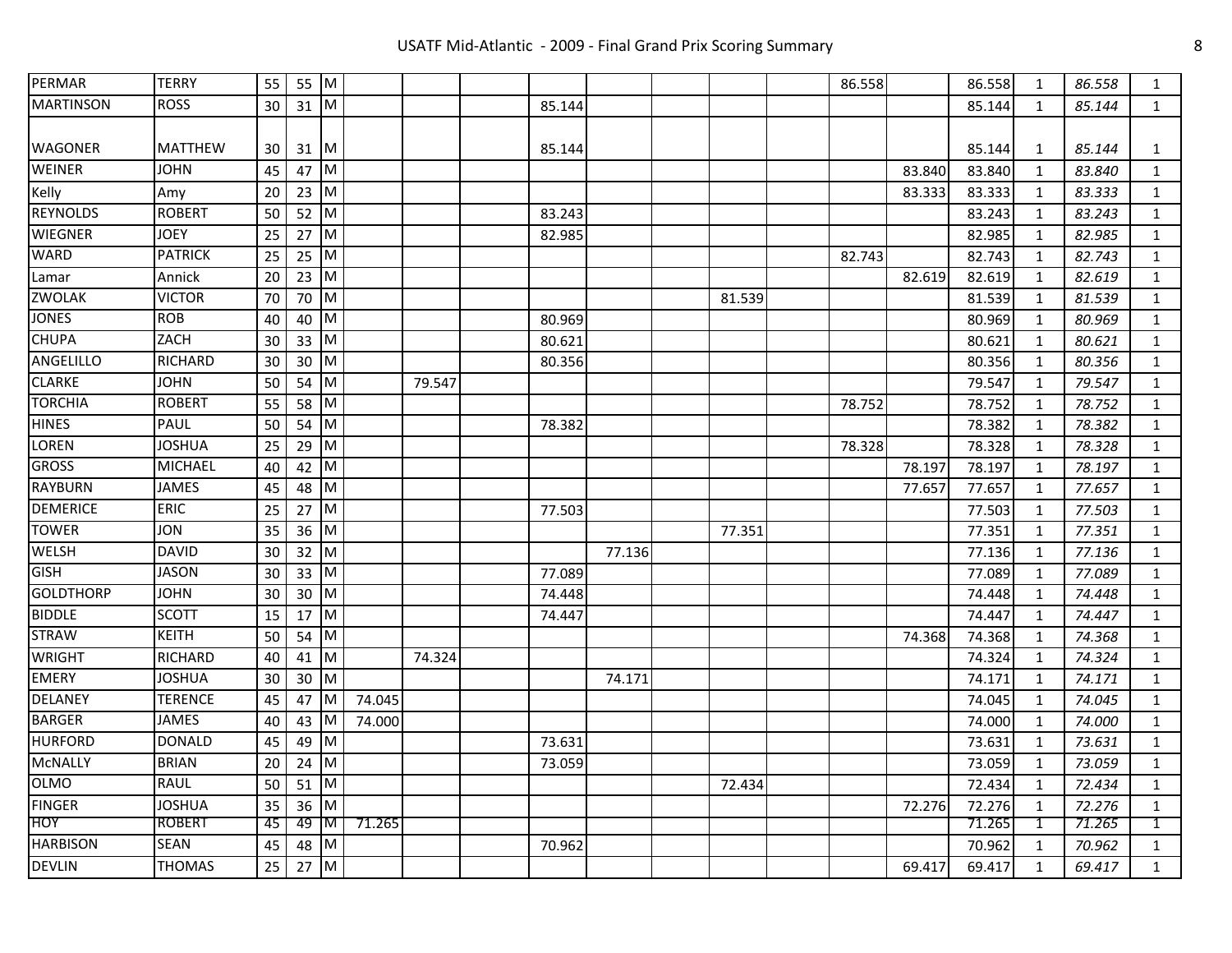| <b>KUNZ</b>        | <b>BRIAN</b>       | 55 | 59   | IM.       | 68.320 |        |        |        |        |        |        |        | 68.320 | 1            | 68.320 | $\mathbf{1}$ |
|--------------------|--------------------|----|------|-----------|--------|--------|--------|--------|--------|--------|--------|--------|--------|--------------|--------|--------------|
| HEELY              | JACK               | 45 | 45   | IМ        |        |        |        |        |        |        |        | 68.266 | 68.266 | 1            | 68.266 | $\mathbf{1}$ |
| <b>THOMAS</b>      | <b>DAVID</b>       | 50 | 51   | M         |        |        |        |        | 68.097 |        |        |        | 68.097 | 1            | 68.097 | $\mathbf{1}$ |
| <b>JACOBS</b>      | <b>MICHAEL</b>     | 25 | 26   | IМ        |        |        | 67.795 |        |        |        |        |        | 67.795 | $\mathbf{1}$ | 67.795 | $\mathbf{1}$ |
| <b>DRUMMOND</b>    | <b>MARK</b>        | 30 | 34   | M         |        |        |        | 67.590 |        |        |        |        | 67.590 | $\mathbf{1}$ | 67.590 | $\mathbf{1}$ |
| <b>JOHNSON</b>     | <b>JEMAL</b>       | 40 | 40   | ΙM        |        |        |        |        |        |        | 67.471 |        | 67.471 | 1            | 67.471 | $\mathbf{1}$ |
| <b>TEMPLIN</b>     | <b>STEVE</b>       | 35 | 36   | M         |        |        |        |        |        |        |        | 67.388 | 67.388 | $\mathbf{1}$ | 67.388 | $\mathbf{1}$ |
| <b>BENNETT</b>     | <b>ROBERT</b>      | 65 | 67   | ΙM        |        |        |        |        |        | 66.673 |        |        | 66.673 | 1            | 66.673 | $\mathbf{1}$ |
| <b>BROWN</b>       | JAMES              | 45 | 46   | M         |        |        | 66.440 |        |        |        |        |        | 66.440 | 1            | 66.440 | 1            |
| <b>DAVIDSON</b>    | <b>GARY</b>        | 40 | 43   | ΙM        | 66.230 |        |        |        |        |        |        |        | 66.230 | 1            | 66.230 | 1            |
| RENNINGER          | <b>DUANE</b>       | 40 | 40   | ΙM        |        | 66.210 |        |        |        |        |        |        | 66.210 | 1            | 66.210 | $\mathbf{1}$ |
| <b>RODIO</b>       | <b>JOSEPH</b>      | 45 | 48   | ΙM        |        |        | 65.928 |        |        |        |        |        | 65.928 | 1            | 65.928 | $\mathbf{1}$ |
| <b>SELLERS</b>     | <b>FRANCIS</b>     | 55 | 56   | ΙM        |        |        | 65.880 |        |        |        |        |        | 65.880 | 1            | 65.880 | $\mathbf{1}$ |
| <b>McCARVILL</b>   | <b>THOMAS</b>      | 50 | 54   | M         |        |        |        |        |        |        | 65.440 |        | 65.440 | 1            | 65.440 | 1            |
| JAMES              | <b>CHRISTOPHER</b> | 30 | 34   | ΙM        | 65.318 |        |        |        |        |        |        |        | 65.318 | 1            | 65.318 | $\mathbf{1}$ |
| <b>HANTEL</b>      | <b>JOHANNA</b>     | 45 | 49   | ΙM        |        |        |        |        |        |        |        | 65.194 | 65.194 | 1            | 65.194 | $\mathbf{1}$ |
| <b>CURRIE</b>      | <b>DAVID</b>       | 50 | 52   | <b>IM</b> |        | 64.456 |        |        |        |        |        |        | 64.456 | $\mathbf{1}$ | 64.456 | $\mathbf{1}$ |
| <b>GROSSMAN</b>    | CARL               | 60 | 62   | ΙM        |        |        | 64.381 |        |        |        |        |        | 64.381 | $\mathbf{1}$ | 64.381 | $\mathbf{1}$ |
| <b>WEINTRAUB</b>   | <b>DANIEL</b>      | 50 | 51   | M         | 63.952 |        |        |        |        |        |        |        | 63.952 | $\mathbf{1}$ | 63.952 | $\mathbf{1}$ |
| PASCONE            | <b>SANDRA</b>      | 40 | 44   | M         |        |        |        |        |        |        |        | 63.687 | 63.687 | $\mathbf{1}$ | 63.687 | $\mathbf{1}$ |
| <b>SIMONETTI</b>   | <b>NICHOLAS</b>    | 50 | 51   | M         |        |        | 63.621 |        |        |        |        |        | 63.621 | 1            | 63.621 | $\mathbf{1}$ |
| <b>STONE</b>       | <b>BRIAN</b>       | 45 | 48   | ΙM        |        |        | 62.942 |        |        |        |        |        | 62.942 | 1            | 62.942 | $\mathbf{1}$ |
| <b>JENNINGS</b>    | <b>PETER</b>       | 25 | 28   | ΙM        |        |        | 62.821 |        |        |        |        |        | 62.821 | 1            | 62.821 | $\mathbf{1}$ |
| AHLSWEDE           | <b>KARL</b>        | 45 | 48   | M         |        |        | 62.270 |        |        |        |        |        | 62.270 | $\mathbf{1}$ | 62.270 | $\mathbf{1}$ |
| <b>FANNON</b>      | <b>DAN</b>         | 50 | 52   | M         |        |        |        |        |        |        |        | 62.240 | 62.240 | 1            | 62.240 | $\mathbf{1}$ |
| <b>MURRAY</b>      | <b>DENNIS</b>      | 55 | 58   | M         |        |        |        |        |        |        | 60.647 |        | 60.647 | $\mathbf{1}$ | 60.647 | $\mathbf{1}$ |
| <b>RUCHALSKI</b>   | <b>CHARLES</b>     | 35 | 37   | IМ        |        |        |        |        |        |        |        | 59.543 | 59.543 | 1            | 59.543 | $\mathbf{1}$ |
| <b>GUTH</b>        | JOHN               | 30 | 33   | ΙM        | 58.943 |        |        |        |        |        |        |        | 58.943 | $\mathbf{1}$ | 58.943 | $\mathbf{1}$ |
| <b>HASTY</b>       | <b>THOMAS</b>      | 30 | 31   | IМ        |        |        | 58.934 |        |        |        |        |        | 58.934 | 1            | 58.934 | $\mathbf{1}$ |
| <b>WIETLISBACH</b> | <b>BRUCE</b>       | 50 | 51   | ΙM        |        | 58.812 |        |        |        |        |        |        | 58.812 | $\mathbf{1}$ | 58.812 | $\mathbf{1}$ |
| <b>CELATA</b>      | <b>KATHARINE</b>   | 15 | 18   | ΙM        |        |        |        |        |        |        |        | 58.595 | 58.595 | $\mathbf{1}$ | 58.595 | $\mathbf{1}$ |
| WOLFF              | <b>ROB</b>         | 45 | 47   | ΙM        |        |        |        |        |        |        | 58.377 |        | 58.377 | 1            | 58.377 | $\mathbf{1}$ |
| <b>HAYDEN</b>      | <b>DWIGHT</b>      | 60 | 60   | ΙM        |        |        | 57.956 |        |        |        |        |        | 57.956 | 1            | 57.956 | $\mathbf{1}$ |
| REINHART           | RICHARD            | 60 | 60   | <b>IM</b> |        |        | 55.961 |        |        |        |        |        | 55.961 | 1            | 55.961 | $\mathbf{1}$ |
| <b>LANYON</b>      | <b>JUSTIN</b>      | 25 | 28   | ΙM        | 55.516 |        |        |        |        |        |        |        | 55.516 | 1            | 55.516 | 1            |
| JANAS, JR          | <b>FRANK</b>       | 55 | 56   | ΙM        |        |        | 55.345 |        |        |        |        |        | 55.345 | 1            | 55.345 | $\mathbf{1}$ |
| LION               | <b>ROBERT</b>      | 55 | 56   | ΙM        |        |        | 55.058 |        |        |        |        |        | 55.058 | 1            | 55.058 | $\mathbf{1}$ |
| <b>EINHAUS</b>     | <b>EDWARD</b>      | 55 | 56 M |           |        |        |        |        | 54.925 |        |        |        | 54.925 | $\mathbf{1}$ | 54.925 | $\mathbf{1}$ |